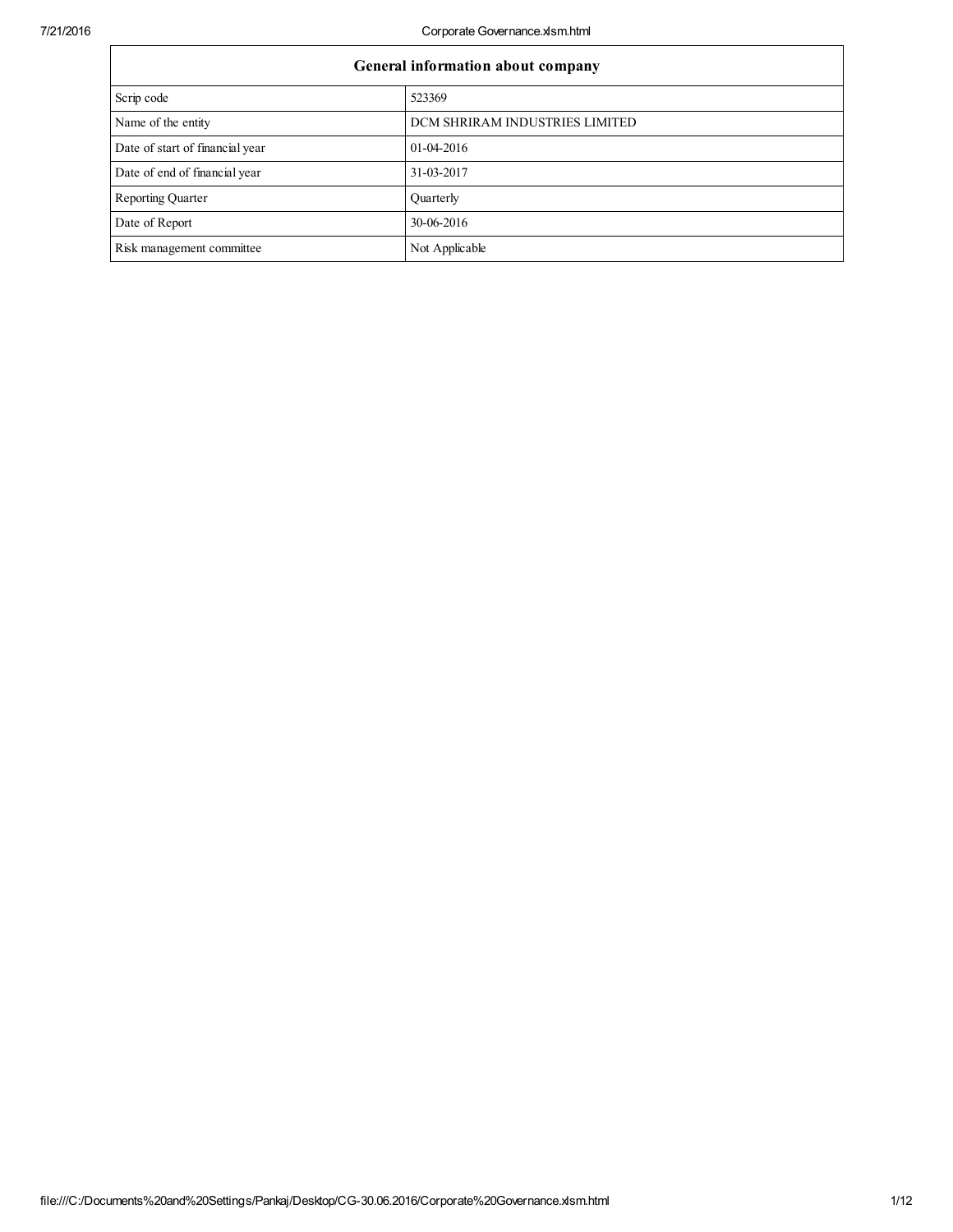|                | Annexure I                                                     |                                   |            |            |                               |                            |                                 |                                                                                      |                      |                                                    |                                                                                      |                                                                                                         |                                                                                                                                                 |              |
|----------------|----------------------------------------------------------------|-----------------------------------|------------|------------|-------------------------------|----------------------------|---------------------------------|--------------------------------------------------------------------------------------|----------------------|----------------------------------------------------|--------------------------------------------------------------------------------------|---------------------------------------------------------------------------------------------------------|-------------------------------------------------------------------------------------------------------------------------------------------------|--------------|
|                | Annexure I to be submitted by listed entity on quarterly basis |                                   |            |            |                               |                            |                                 |                                                                                      |                      |                                                    |                                                                                      |                                                                                                         |                                                                                                                                                 |              |
|                |                                                                |                                   |            |            |                               |                            |                                 | I. Composition of Board of Directors                                                 |                      |                                                    |                                                                                      |                                                                                                         |                                                                                                                                                 |              |
|                |                                                                |                                   |            |            |                               |                            |                                 | Disclosure of notes on composition of board of directors explanatory                 |                      |                                                    |                                                                                      |                                                                                                         |                                                                                                                                                 |              |
|                |                                                                |                                   |            |            |                               |                            |                                 | Is there any change in composition of board of directors compare to previous quarter |                      |                                                    |                                                                                      |                                                                                                         |                                                                                                                                                 |              |
| <b>Sr</b>      | Title<br>(Mr)<br>Ms)                                           | Name<br>of the<br>Director        | PAN        | <b>DIN</b> | Category<br>1 of<br>directors | Category 2<br>of directors | Category<br>$3$ of<br>directors | Date of<br>appointment<br>in the<br>current term                                     | Date of<br>cessation | Tenure<br>$\alpha$ f<br>director<br>(in<br>months) | No of<br>Directorship<br>in listed<br>entities<br>including<br>this listed<br>entity | Number of<br>memberships<br>in Audit/<br>Stakeholder<br>Committee(s)<br>including this<br>listed entity | No of post<br>of<br>Chairperson<br>in Audit/<br>Stakeholder<br>Committee<br>held in<br>listed<br>entities<br>including<br>this listed<br>entity | <b>Notes</b> |
|                | Mr                                                             | Tilak<br>Dhar                     | AAHPD8761A | 00204912   | Executive<br>Director         | Chairperson                | CEO-<br>MD                      | 01-04-2014                                                                           |                      |                                                    |                                                                                      | 1                                                                                                       | $\mathbf{0}$                                                                                                                                    |              |
| $\overline{2}$ | Mr                                                             | Alok B.<br>Shriram                | ABBPS9044C | 00203808   | Executive<br>Director         | Not<br>Applicable          |                                 | $01 - 10 - 2013$                                                                     |                      |                                                    |                                                                                      | 3                                                                                                       | $\mathbf{0}$                                                                                                                                    |              |
| $\overline{3}$ | Mr                                                             | M adhav<br>$\mathbf B$<br>Shriram | ABBPS9043F | 00203521   | Executive Not<br>Director     | Applicable                 |                                 | 01-04-2014                                                                           |                      |                                                    | $\overline{\mathbf{c}}$                                                              | 1                                                                                                       | $\mathbf{0}$                                                                                                                                    |              |
| $\overline{4}$ | Mr                                                             | K.N.<br>Rao                       | ADOPK5668D | 06730043   | Executive Not<br>Director     | Applicable                 |                                 | 01-02-2014                                                                           |                      |                                                    |                                                                                      | 1                                                                                                       | $\mathbf{0}$                                                                                                                                    |              |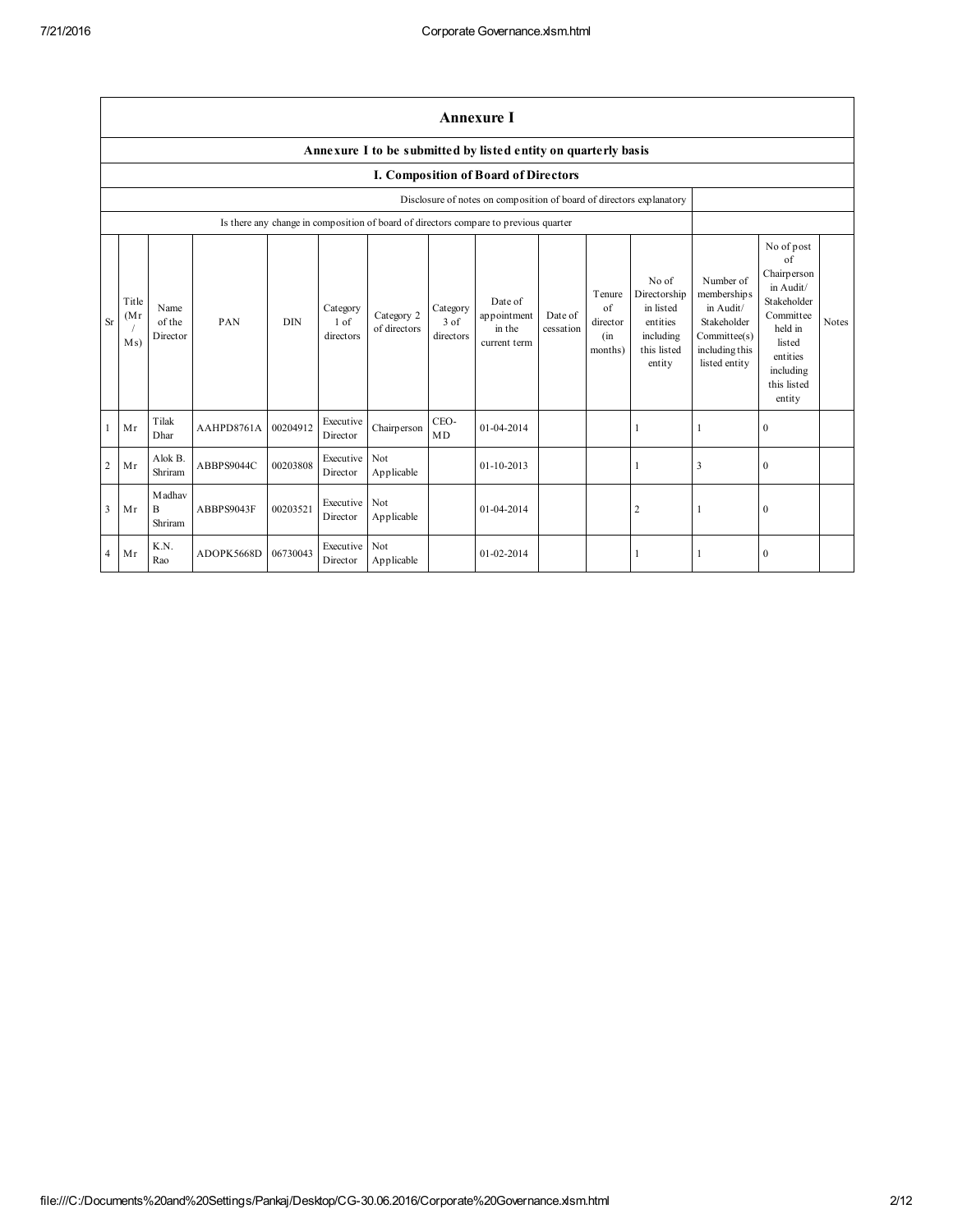|           | <b>Annexure I</b>    |                            |                   |            |                                                |                               |                               |                                                                |                      |                                            |                                                                                      |                                                                                                          |                                                                                                                                                 |              |
|-----------|----------------------|----------------------------|-------------------|------------|------------------------------------------------|-------------------------------|-------------------------------|----------------------------------------------------------------|----------------------|--------------------------------------------|--------------------------------------------------------------------------------------|----------------------------------------------------------------------------------------------------------|-------------------------------------------------------------------------------------------------------------------------------------------------|--------------|
|           |                      |                            |                   |            |                                                |                               |                               | Annexure I to be submitted by listed entity on quarterly basis |                      |                                            |                                                                                      |                                                                                                          |                                                                                                                                                 |              |
|           |                      |                            |                   |            |                                                |                               |                               | I. Composition of Board of Directors                           |                      |                                            |                                                                                      |                                                                                                          |                                                                                                                                                 |              |
| <b>Sr</b> | Title<br>(Mr)<br>Ms) | Name of<br>the<br>Director | PAN               | <b>DIN</b> | Category 1<br>of directors                     | Category 2<br>of<br>directors | Category<br>3 of<br>directors | Date of<br>appointment<br>in the<br>current term               | Date of<br>cessation | Tenure<br>of<br>director<br>(in<br>months) | No of<br>Directorship<br>in listed<br>entities<br>including<br>this listed<br>entity | Number of<br>membership s<br>in Audit/<br>Stakeholder<br>Committed(s)<br>including this<br>listed entity | No of post<br>of<br>Chairperson<br>in Audit/<br>Stakeholder<br>Committee<br>held in<br>listed<br>entities<br>including<br>this listed<br>entity | <b>Notes</b> |
| 5         | Mr                   | P.R.<br>Khanna             | <b>AAIPK4760B</b> | 00048800   | Non-<br>Executive -<br>Independent<br>Director | <b>Not</b><br>Applicable      |                               | 30-05-2014                                                     |                      | 60                                         | 3                                                                                    | 7                                                                                                        | $\overline{4}$                                                                                                                                  |              |
| 6         | Mr                   | S.B.<br>Mathur             | AGWPM9645F        | 00013239   | Non-<br>Executive -<br>Independent<br>Director | Not<br>Applicable             |                               | 30-05-2014                                                     |                      | 60                                         | 5                                                                                    | 5                                                                                                        | 3                                                                                                                                               |              |
| $\tau$    | Mr                   | Ravinder<br>Narain         | AABPN8379C        | 00059197   | Non-<br>Executive -<br>Independent<br>Director | Not<br>Applicable             |                               | 30-05-2014                                                     |                      | 60                                         | $\overline{4}$                                                                       | $\overline{4}$                                                                                           |                                                                                                                                                 |              |
| 8         | Mr                   | S.C.<br>Kumar              | AAFPK3193H        | 00064453   | Non-<br>Executive -<br>Independent<br>Director | Not<br>Applicable             |                               | 30-05-2014                                                     |                      | 60                                         | $\sqrt{2}$                                                                           | $\overline{4}$                                                                                           |                                                                                                                                                 |              |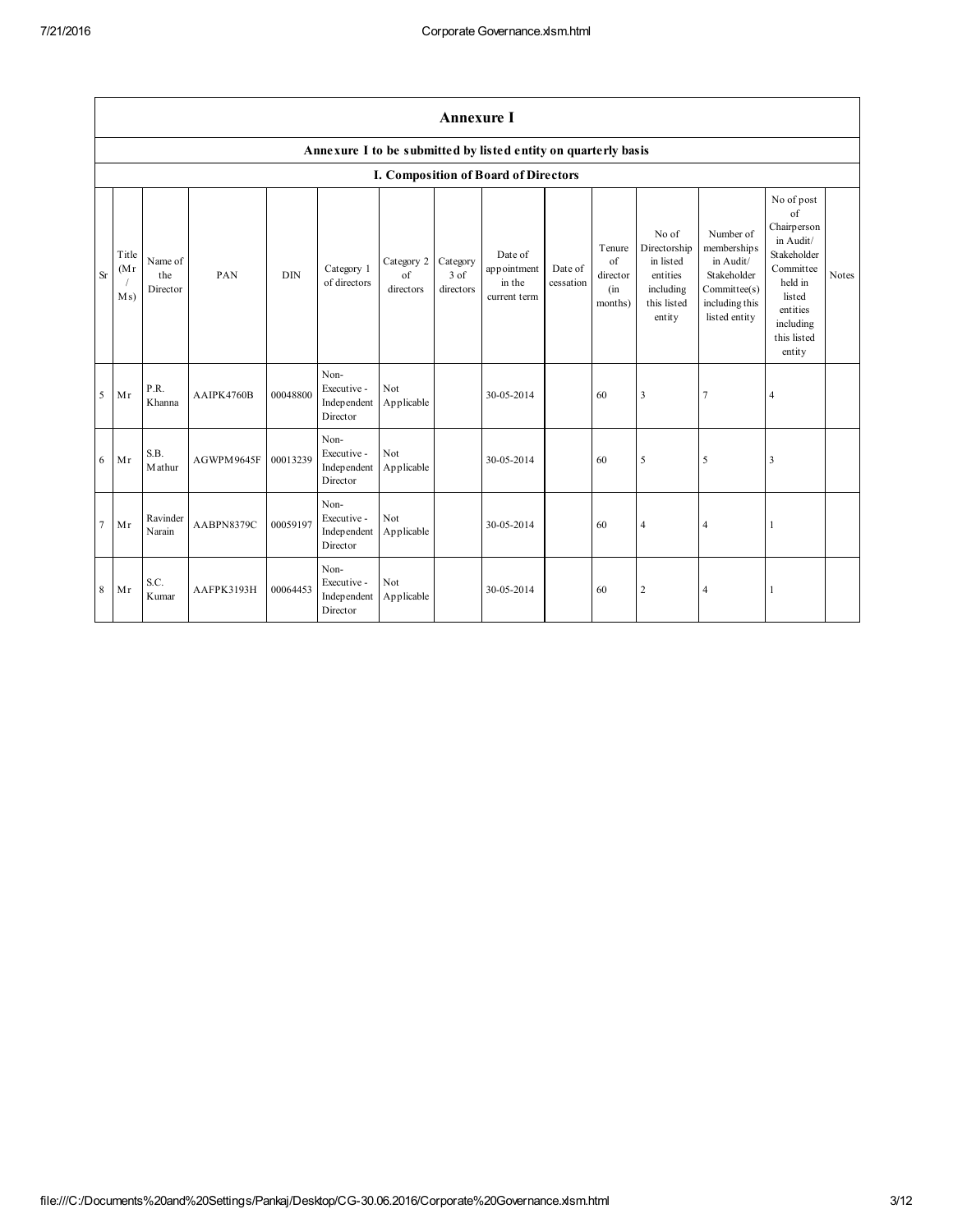|          | <b>Annexure I</b>     |                             |                     |            |                                                |                               |                               |                                                                |                      |                                                    |                                                                                      |                                                                                                         |                                                                                                                                                 |       |
|----------|-----------------------|-----------------------------|---------------------|------------|------------------------------------------------|-------------------------------|-------------------------------|----------------------------------------------------------------|----------------------|----------------------------------------------------|--------------------------------------------------------------------------------------|---------------------------------------------------------------------------------------------------------|-------------------------------------------------------------------------------------------------------------------------------------------------|-------|
|          |                       |                             |                     |            |                                                |                               |                               | Annexure I to be submitted by listed entity on quarterly basis |                      |                                                    |                                                                                      |                                                                                                         |                                                                                                                                                 |       |
|          |                       |                             |                     |            |                                                |                               |                               | I. Composition of Board of Directors                           |                      |                                                    |                                                                                      |                                                                                                         |                                                                                                                                                 |       |
| $\rm Sr$ | Title<br>(Mr)<br>M s) | Name<br>of the<br>Director  | PAN                 | <b>DIN</b> | Category 1<br>of directors                     | Category 2<br>of<br>directors | Category<br>3 of<br>directors | Date of<br>appointment<br>in the<br>current term               | Date of<br>cessation | Tenure<br>$\alpha$ f<br>director<br>(in<br>months) | No of<br>Directorship<br>in listed<br>entities<br>including<br>this listed<br>entity | Number of<br>memberships<br>in Audit/<br>Stakeholder<br>Committee(s)<br>including this<br>listed entity | No of post<br>of<br>Chairperson<br>in Audit/<br>Stakeholder<br>Committee<br>held in<br>listed<br>entities<br>including<br>this listed<br>entity | Notes |
| 9        | Mr                    | C.<br>Vikas<br>Rao          | AAUPR8575K          | 06900458   | Non-<br>Executive -<br>Independent<br>Director | Not<br>Applicable             |                               | 14-08-2014                                                     |                      | 60                                                 |                                                                                      | $\mathbf{0}$                                                                                            | $\mathbf{0}$                                                                                                                                    |       |
|          | $10$ Mrs              | Kavitha<br>Dutt<br>Chitturi | AAAPD6737H 00139274 |            | Non-<br>Executive -<br>Independent<br>Director | Not<br>Applicable             |                               | 02-02-2015                                                     |                      | 60                                                 | $\overline{2}$                                                                       | $\overline{2}$                                                                                          | $\mathbf{0}$                                                                                                                                    |       |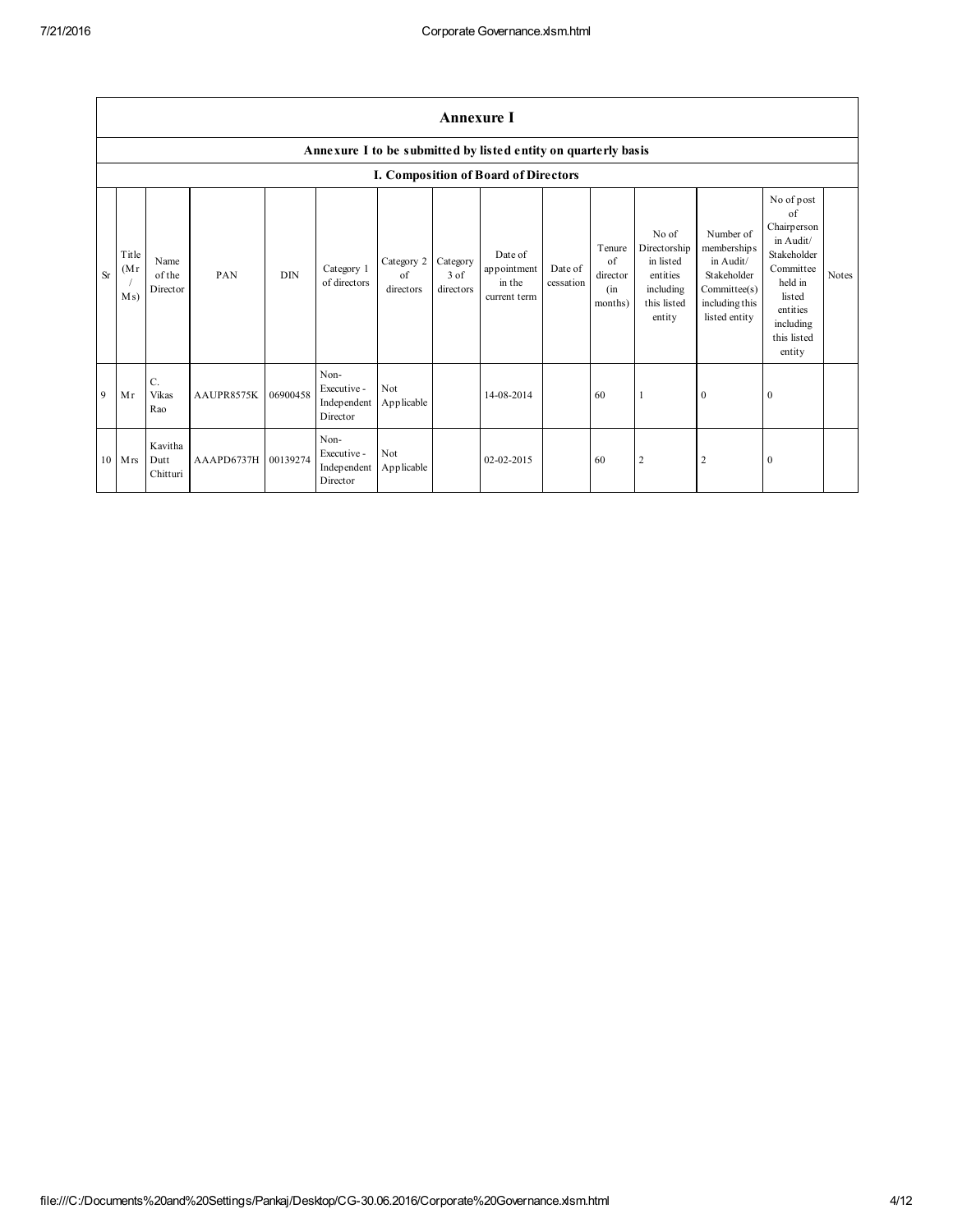|                | <b>Annexure 1</b>                             |                              |                                                                              |                            |                            |  |
|----------------|-----------------------------------------------|------------------------------|------------------------------------------------------------------------------|----------------------------|----------------------------|--|
|                | <b>II. Composition of Committees</b>          |                              |                                                                              |                            |                            |  |
|                |                                               |                              | Disclosure of notes on composition of committees explanatory                 |                            |                            |  |
|                |                                               |                              | Is there any change in composition of committees compare to previous quarter |                            |                            |  |
| <b>Sr</b>      | Name Of Committee                             | Name of Committee<br>members | Category 1 of directors                                                      | Category 2 of<br>directors | Name of other<br>committee |  |
| 1              | Audit Committee                               | P.R.Khanna                   | Non-Executive - Independent<br>Director                                      | Chairperson                |                            |  |
| $\overline{c}$ | Audit Committee                               | S.B.Mathur                   | Non-Executive - Independent<br>Director                                      | Member                     |                            |  |
| 3              | Audit Committee                               | K.N.Rao                      | <b>Executive Director</b>                                                    | Member                     |                            |  |
| $\overline{4}$ | Audit Committee                               | S.C.Kumar                    | Non-Executive - Independent<br>Director                                      | Member                     |                            |  |
| 5              | Nomination and remuneration<br>committee      | S.B.Mathur                   | Non-Executive - Independent<br>Director                                      | Chairperson                |                            |  |
| 6              | Nomination and remuneration<br>committee      | Tilak Dhar                   | <b>Executive Director</b>                                                    | Member                     |                            |  |
| $\overline{7}$ | Nomination and remuneration<br>committee      | P.R.Khanna                   | Non-Executive - Independent<br>Director                                      | Member                     |                            |  |
| 8              | Nomination and remuneration<br>committee      | Ravinder Narain              | Non-Executive - Independent<br>Director                                      | Member                     |                            |  |
| $\mathbf Q$    | Nomination and remuneration<br>committee      | S.C.Kumar                    | Non-Executive - Independent<br>Director                                      | Member                     |                            |  |
| 10             | <b>Stakeholders Relationship</b><br>Committee | P.R.Khanna                   | Non-Executive - Independent<br>Director                                      | Chairperson                |                            |  |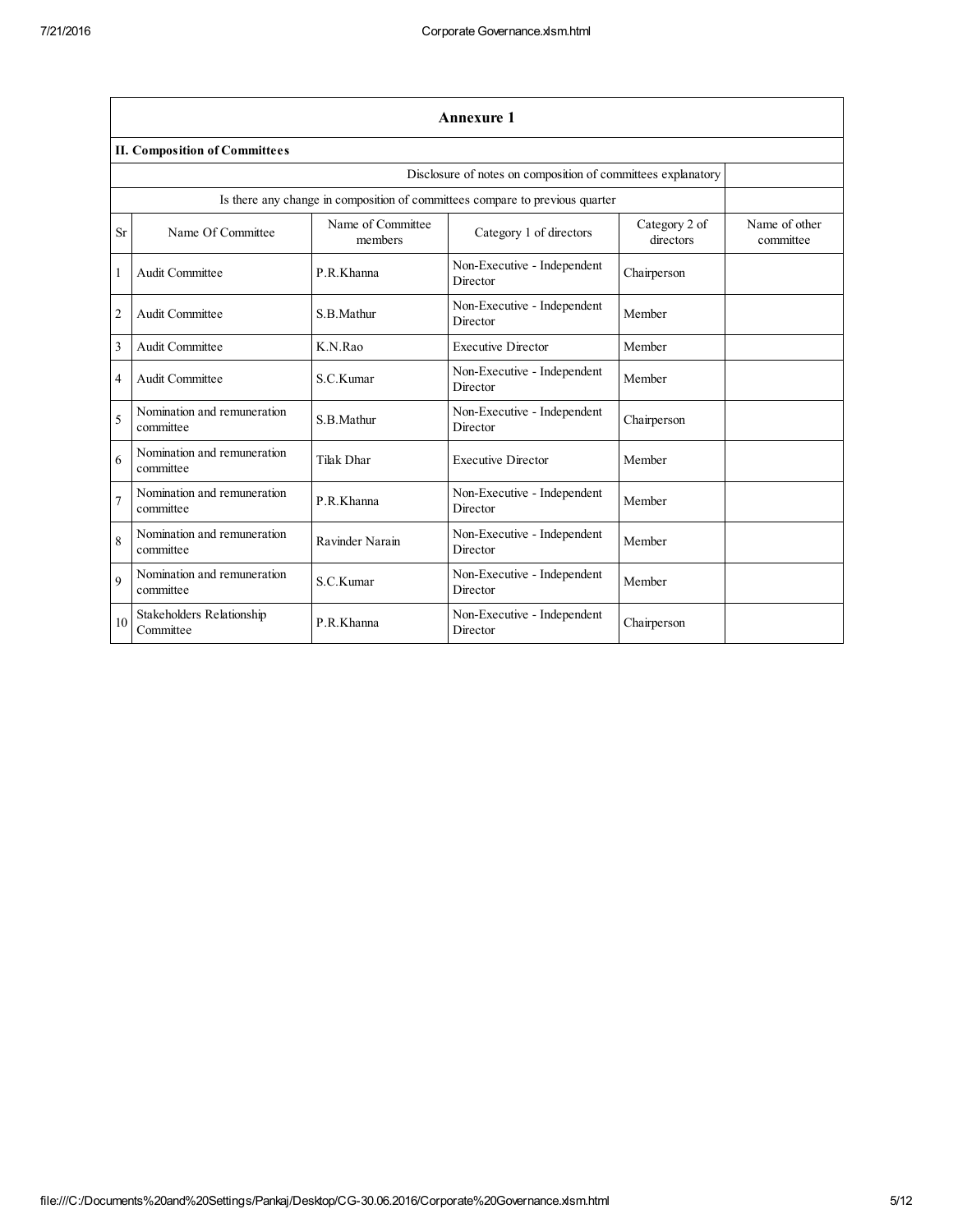|           | <b>Annexure 1</b>                            |                              |                                         |                            |                            |  |  |
|-----------|----------------------------------------------|------------------------------|-----------------------------------------|----------------------------|----------------------------|--|--|
|           | <b>II. Composition of Committees</b>         |                              |                                         |                            |                            |  |  |
| <b>Sr</b> | Name Of Committee                            | Name of Committee<br>members | Category 1 of directors                 | Category 2 of<br>directors | Name of other<br>committee |  |  |
| 11        | Stakeholders Relationship<br>Committee       | Tilak Dhar                   | Non-Executive - Independent<br>Director | Member                     |                            |  |  |
| 12        | Stakeholders Relationship<br>Committee       | Alok B. Shriram              | <b>Executive Director</b>               | Member                     |                            |  |  |
| 13        | Stakeholders Relationship<br>Committee       | Ravinder Narain              | Non-Executive - Independent<br>Director | Member                     |                            |  |  |
| 14        | Corporate Social Responsibility<br>Committee | Tilak Dhar                   | <b>Executive Director</b>               | Chairperson                |                            |  |  |
| 15        | Corporate Social Responsibility<br>Committee | Alok B. Shriram              | <b>Executive Director</b>               | Member                     |                            |  |  |
| 16        | Corporate Social Responsibility<br>Committee | S.C.Kumar                    | Non-Executive - Independent<br>Director | Member                     |                            |  |  |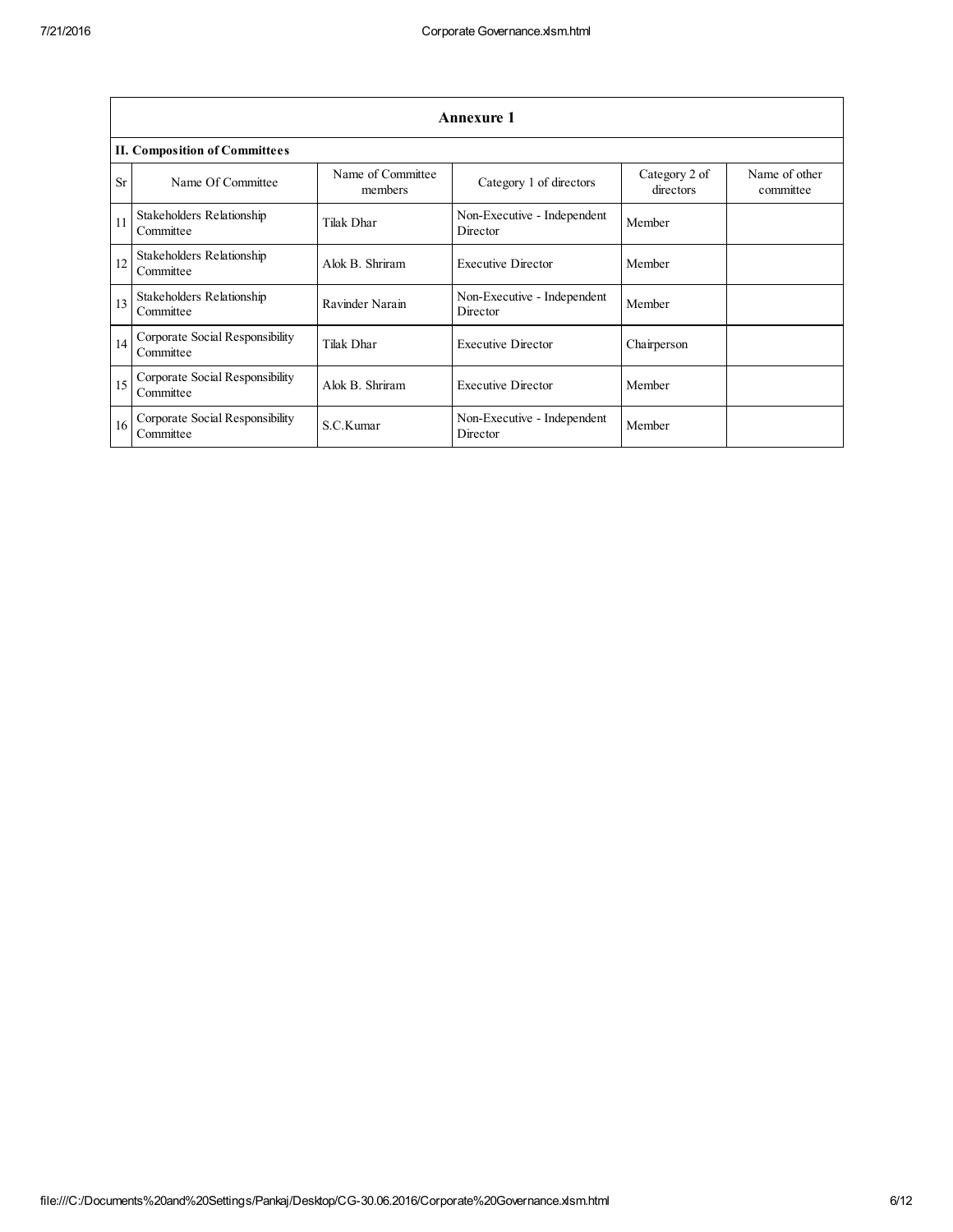|                | <b>Annexure 1</b>                                                |                                                         |                                                                |  |  |  |  |  |  |
|----------------|------------------------------------------------------------------|---------------------------------------------------------|----------------------------------------------------------------|--|--|--|--|--|--|
|                | Annexure 1                                                       |                                                         |                                                                |  |  |  |  |  |  |
|                | <b>III. Meeting of Board of Directors</b>                        |                                                         |                                                                |  |  |  |  |  |  |
|                | Disclosure of notes on meeting of board of directors explanatory |                                                         |                                                                |  |  |  |  |  |  |
| <b>Sr</b>      | $Date(s)$ of meeting (if any) in the<br>previous quarter         | $Date(s)$ of meeting (if any) in the<br>current quarter | Maximum gap between any two consecutive (in<br>number of days) |  |  |  |  |  |  |
|                | 29-03-2016                                                       |                                                         |                                                                |  |  |  |  |  |  |
| $\overline{2}$ |                                                                  | 07-04-2016                                              | 8                                                              |  |  |  |  |  |  |
| 3              |                                                                  | 30-05-2016                                              | 52                                                             |  |  |  |  |  |  |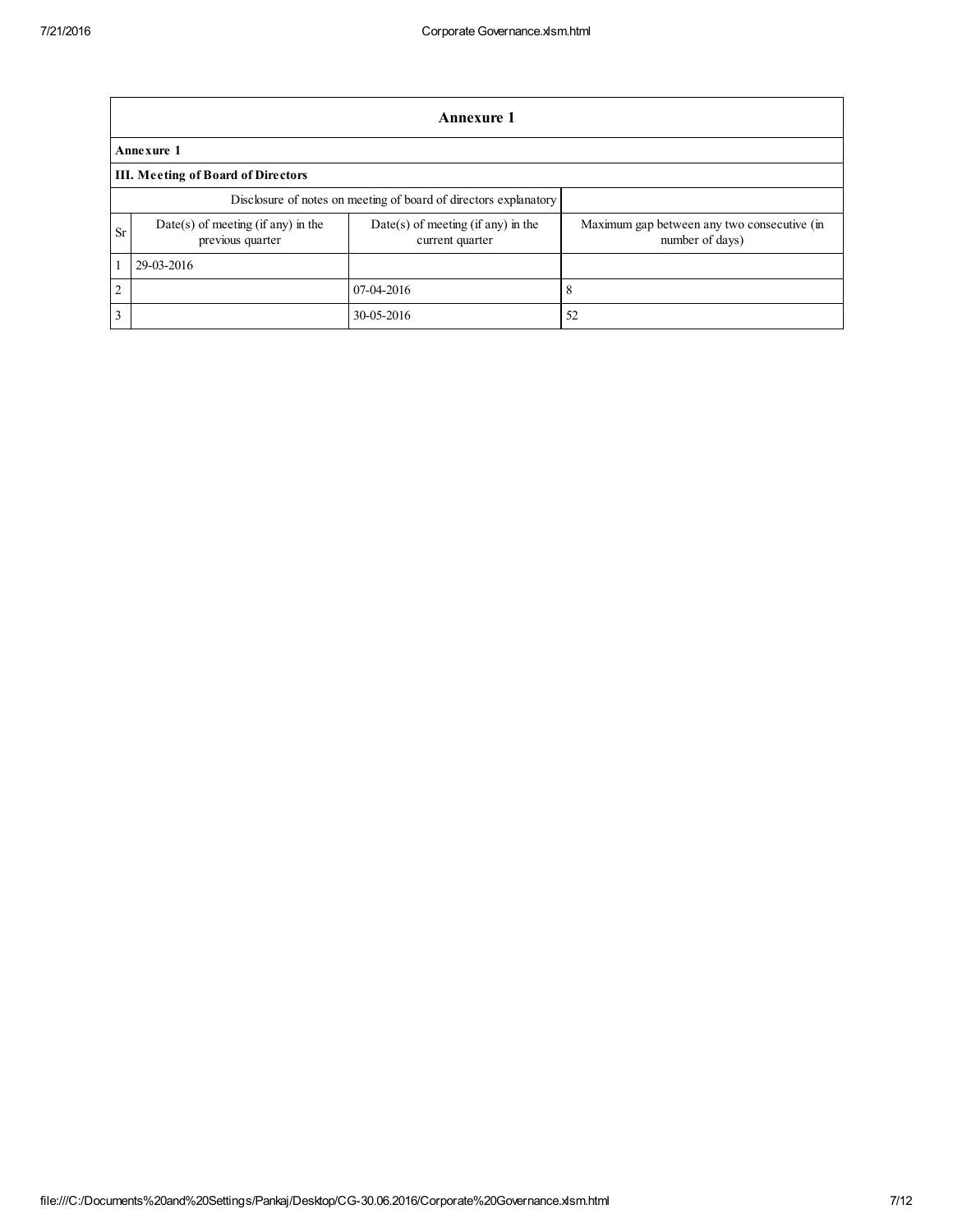|    | <b>Annexure 1</b>                                        |                                                                     |                                                     |                                                 |                                                                     |                                                                            |  |  |
|----|----------------------------------------------------------|---------------------------------------------------------------------|-----------------------------------------------------|-------------------------------------------------|---------------------------------------------------------------------|----------------------------------------------------------------------------|--|--|
|    | <b>IV. Meeting of Committees</b>                         |                                                                     |                                                     |                                                 |                                                                     |                                                                            |  |  |
|    | Disclosure of notes on meeting of committees explanatory |                                                                     |                                                     |                                                 |                                                                     |                                                                            |  |  |
| Sr | Name of<br>Committee                                     | $Date(s)$ of meeting of<br>the committee in the<br>relevant quarter | Whether<br>requirement of<br>Ouorum met<br>(Yes/No) | Requirement of<br>Ouorum met<br>(details)       | $Date(s)$ of meeting of<br>the committee in the<br>previous quarter | Maximum gap between any<br>two consecutive meetings (in<br>number of days) |  |  |
|    | Audit<br>Committee                                       | 30-05-2016                                                          | Yes                                                 | 3 Director out of<br>4 Director were<br>present | 12-02-2016                                                          | 107                                                                        |  |  |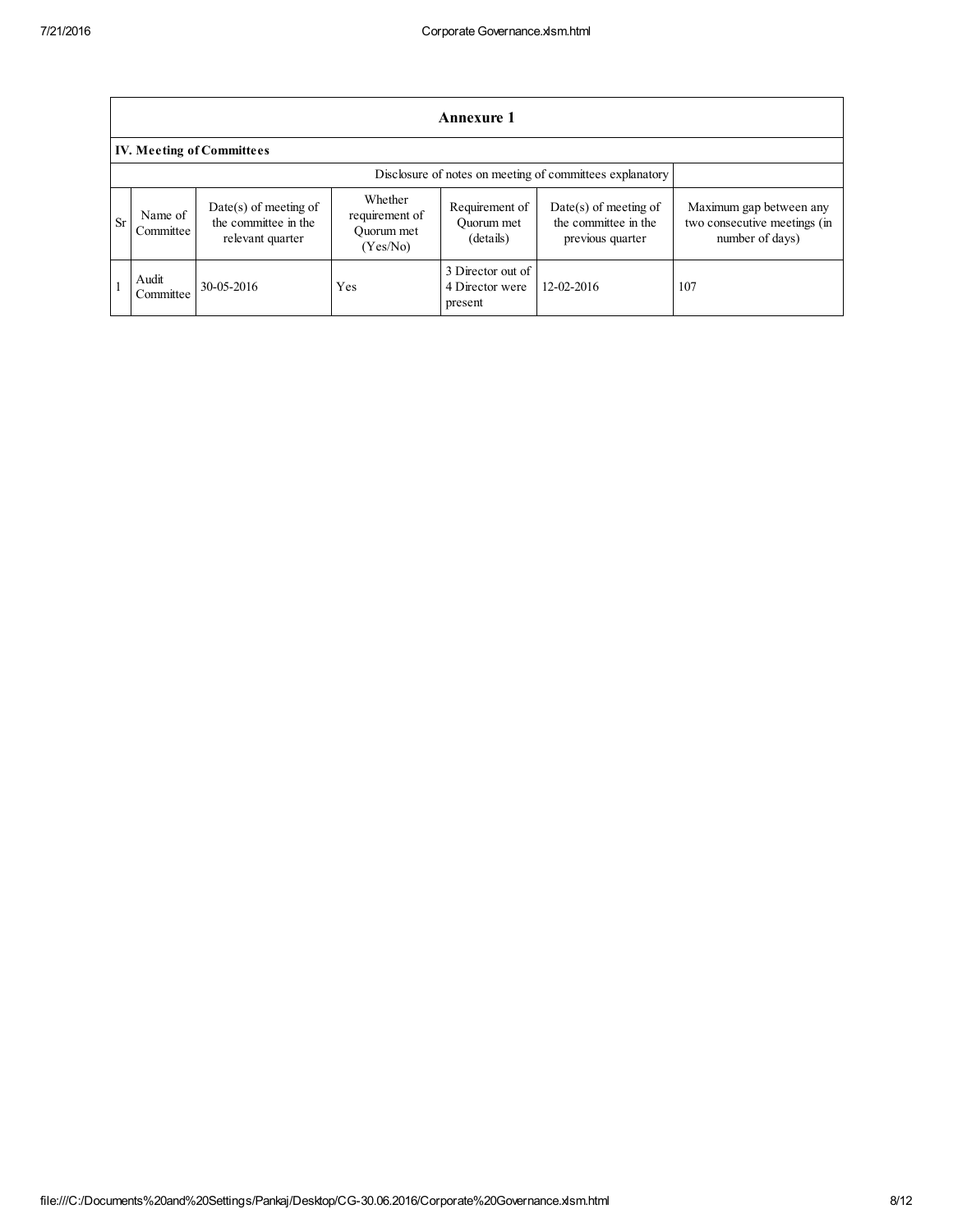|                | Annexure 1                                                                                                |                                  |                                                                    |  |  |  |  |
|----------------|-----------------------------------------------------------------------------------------------------------|----------------------------------|--------------------------------------------------------------------|--|--|--|--|
|                | V. Related Party Transactions                                                                             |                                  |                                                                    |  |  |  |  |
|                | Subject                                                                                                   | Compliance status<br>(Yes/No/NA) | If status is "No" details of non-<br>compliance may be given here. |  |  |  |  |
|                | Whether prior approval of audit committee obtained                                                        | NA                               |                                                                    |  |  |  |  |
| $\overline{2}$ | Whether shareholder approval obtained for material RPT                                                    | NA                               |                                                                    |  |  |  |  |
| $\mathcal{R}$  | Whether details of RPT entered into pursuant to omnibus approval have<br>been reviewed by Audit Committee | NA                               |                                                                    |  |  |  |  |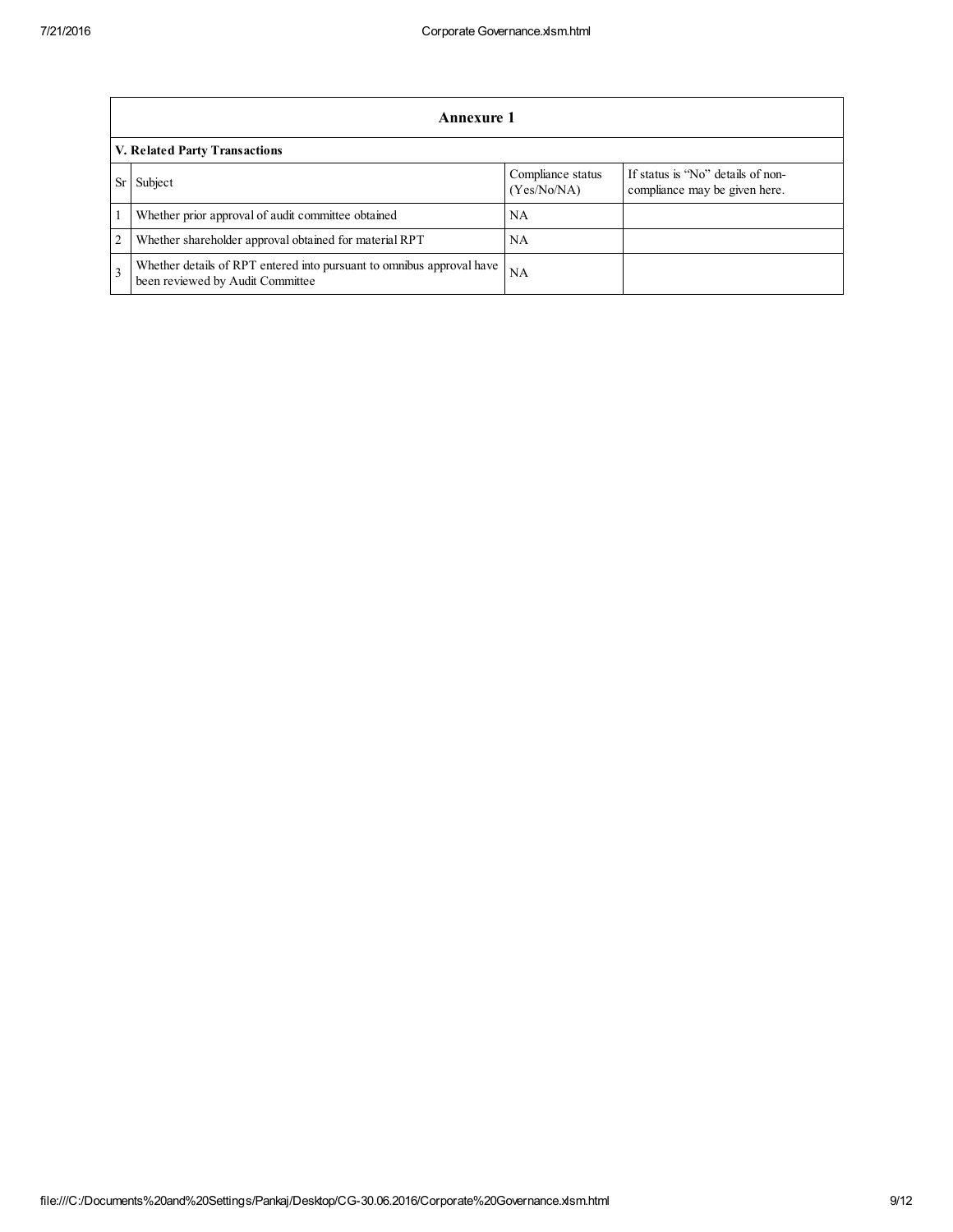|                | <b>Annexure 1</b>                                                                                                                                                                                               |                               |  |  |  |  |  |  |
|----------------|-----------------------------------------------------------------------------------------------------------------------------------------------------------------------------------------------------------------|-------------------------------|--|--|--|--|--|--|
|                | <b>VI. Affirmations</b>                                                                                                                                                                                         |                               |  |  |  |  |  |  |
| <b>Sr</b>      | Subject                                                                                                                                                                                                         | Compliance<br>status (Yes/No) |  |  |  |  |  |  |
| $\mathbf{1}$   | The composition of Board of Directors is in terms of SEBI (Listing obligations and disclosure requirements) Regulations,<br>2015                                                                                | Yes                           |  |  |  |  |  |  |
| $\overline{c}$ | The composition of the following committees is in terms of SEBI(Listing obligations and disclosure requirements)<br>Regulations, 2015 a. Audit Committee                                                        | Yes                           |  |  |  |  |  |  |
| 3              | The composition of the following committees is in terms of SEBI(Listing obligations and disclosure requirements)<br>Regulations, 2015. b. Nomination & remuneration committee                                   | Yes                           |  |  |  |  |  |  |
| $\overline{4}$ | The composition of the following committees is in terms of SEBI(Listing obligations and disclosure requirements)<br>Regulations, 2015. c. Stakeholders relationship committee                                   | Yes                           |  |  |  |  |  |  |
| 5              | The composition of the following committees is in terms of SEBI(Listing obligations and disclosure requirements)<br>Regulations, 2015. d. Risk management committee (applicable to the top 100 listed entities) | <b>NA</b>                     |  |  |  |  |  |  |
| 6              | The committee members have been made aware of their powers, role and responsibilities as specified in SEBI (Listing<br>obligations and disclosure requirements) Regulations, 2015.                              | Yes                           |  |  |  |  |  |  |
| $\overline{7}$ | The meetings of the board of directors and the above committees have been conducted in the manner as specified in<br>SEBI (Listing obligations and disclosure requirements) Regulations, 2015.                  | Yes                           |  |  |  |  |  |  |
| 8              | This report and/or the report submitted in the previous quarter has been placed before Board of Directors.                                                                                                      | Yes                           |  |  |  |  |  |  |